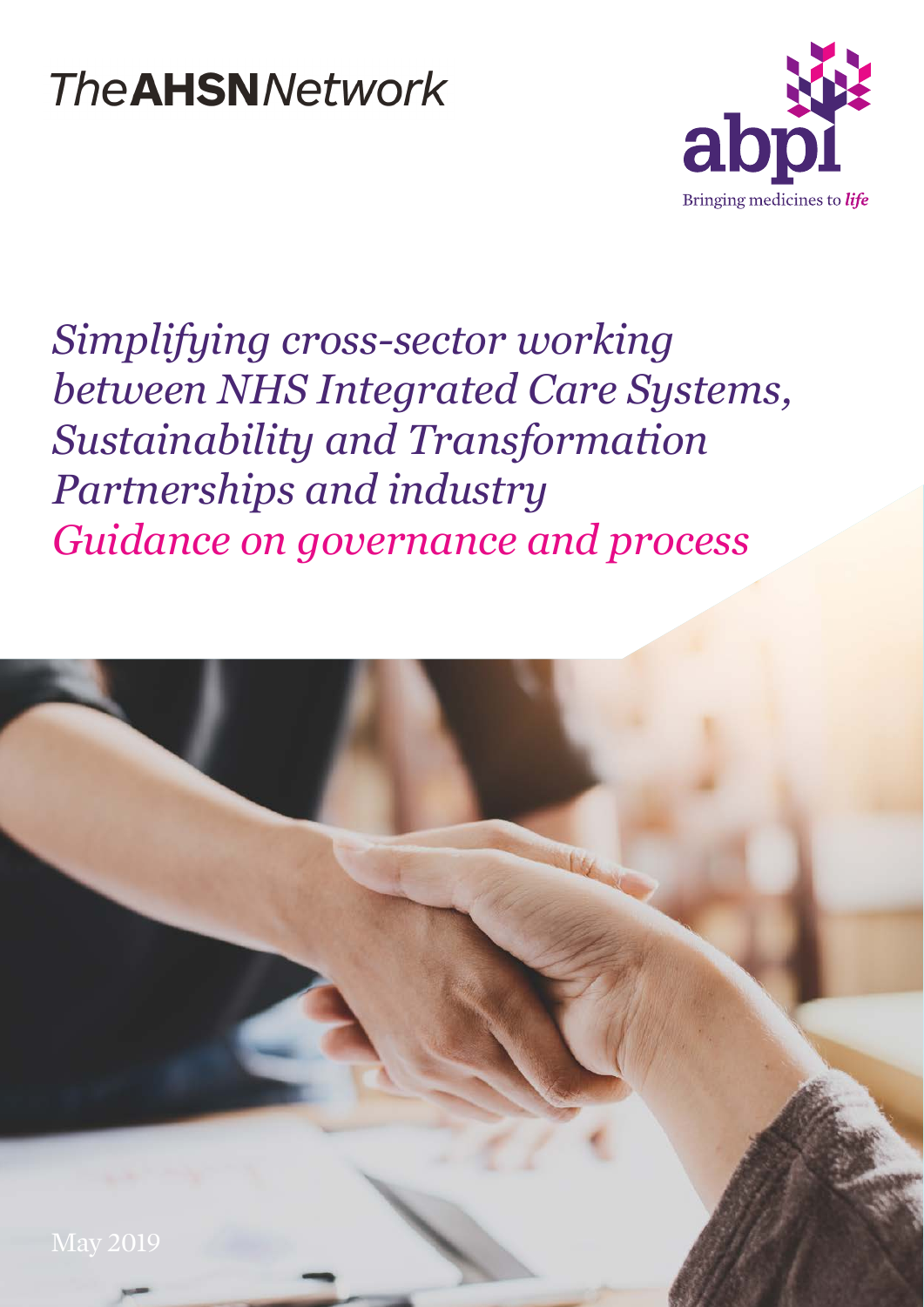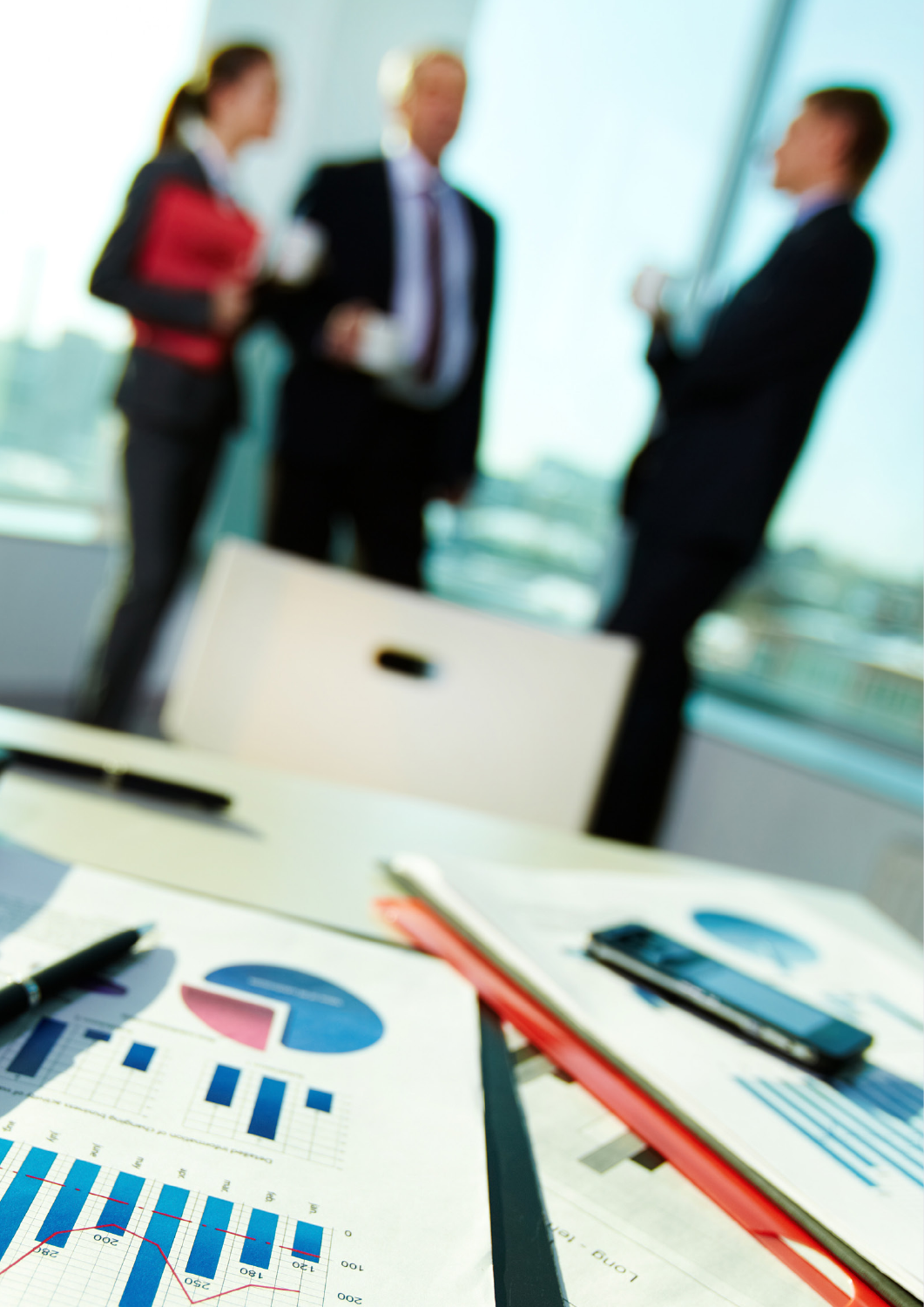## **Contents**

| Document purpose                                                                           | Page 3  |
|--------------------------------------------------------------------------------------------|---------|
| Background and context                                                                     | Page 4  |
| Roles and responsibilities                                                                 | Page 4  |
| Governance and process                                                                     | Page 6  |
| Appendix 1:<br>Successful examples of collaborative projects addressing local health needs | Page 8  |
| Appendix 2:                                                                                |         |
| <b>Collaboration Oversight Group Model Terms of Reference</b>                              | Page 9  |
| Appendix 3:                                                                                | Page 10 |
| Model collaborative project agreement                                                      |         |

## Document purpose

### This document has been developed by the AHSN Network and the Association of the British Pharmaceutical Industry (ABPI).

It sets out a series of governance and process recommendations to enable NHS Sustainability and Transformation Partnerships (STPs) and Integrated Care Systems (ICSs) rapidly and confidently to develop collaborations with industry partners to address local health needs.

These recommendations are intended as supportive guidance and are not mandatory for the development of cross-sector collaborations.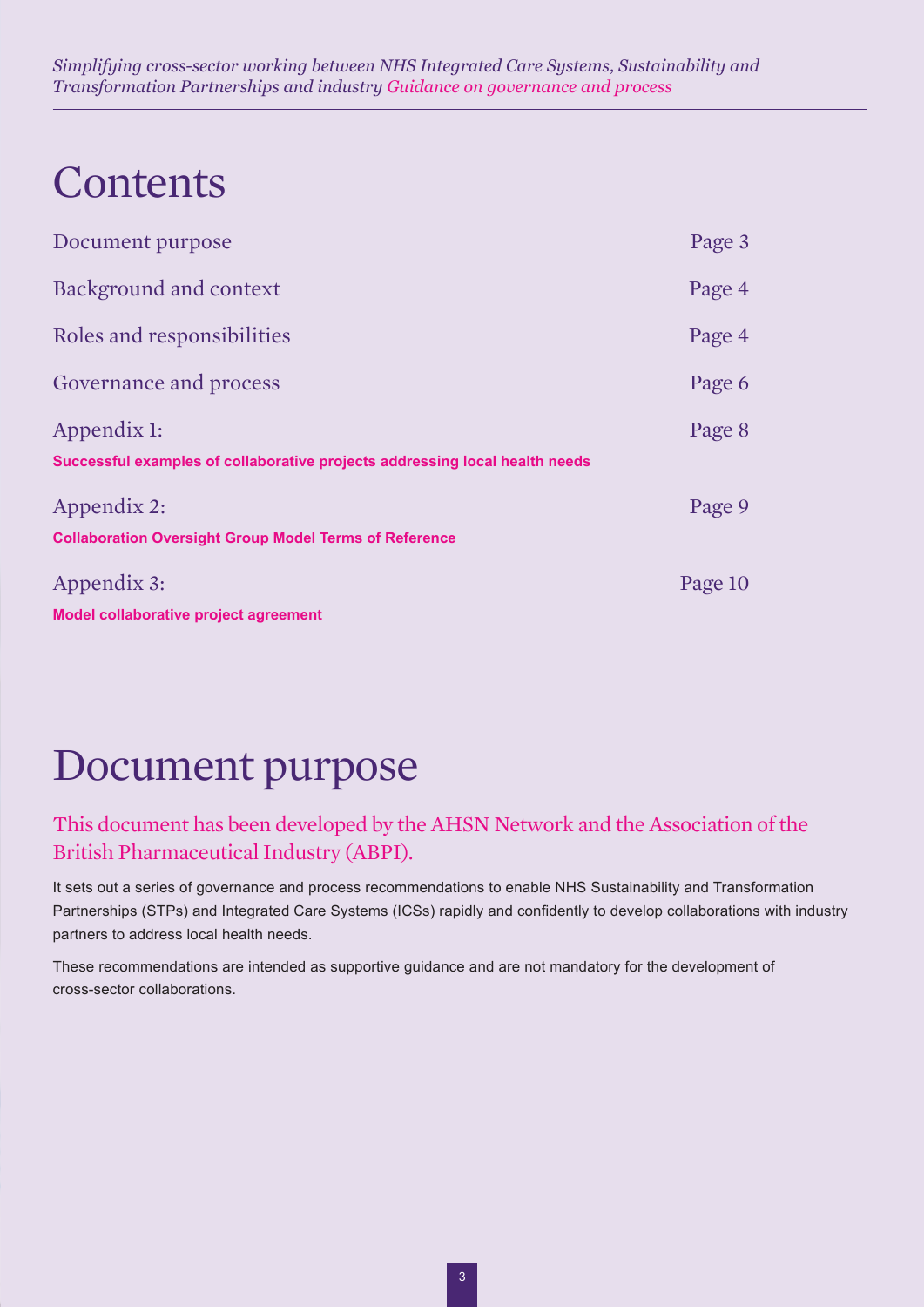# Background and context

The 2017 Life Sciences Industrial Strategy report to government recognised the NHS as a unique asset for life sciences and, consequently, for the economic growth of the UK. The government's subsequent Life Sciences Sector Deals in 2017 and 2018 and the formation of the Accelerated Access Collaborative built upon the vision that rapid patient access to biomedical innovation can improve both the economic prosperity of the UK and the health of its people – a theme further amplified in the NHS Long-Term Plan.

Realising the opportunity presented by biomedical innovation will depend on NHS, life sciences and industry stakeholders collaborating more effectively than in the past to tackle health needs, prepare for major new developments such as Advanced Therapy Medicinal Products (ATMPs) and develop integrated health data assets that allow outcome-based planning. Success will be derived from demonstrating the ability of innovative medicines and technologies to improve people's health in real-world settings and by scaling these improvements nationally. The prize will be a virtuous circle that delivers health and economic benefits to the UK from a thriving life sciences ecosystem.

The formation of STPs and ICSs represents a positive shift in the ability of local NHS and public sector organisations to work together to improve health outcomes for the populations they serve – and, crucially, to measure those improvements. The new structures also create an opportunity for more ambitious strategic partnerships with industry to address health needs at local population level.

However, the complexity of developing such cross-sector partnerships is increased by the fact that many NHS, local government and other organisations are still at a formative stage in working together, let alone engaging with industry partners. While there is widespread interest in and goodwill towards cross-sector collaboration, industry and NHS stakeholders have frequently been frustrated by the time taken to agree collaborations, concerns about governance and the challenge of aligning system needs with industry offers.

The guidance set out in this document aims to address these challenges and make it easier for STPs, ICSs and industry to develop and implement local collaborative initiatives that improve patient outcomes, make more efficient use of NHS resources and generate evidence of impact for industry – a 'triple win'. Adherence to this guidance is not mandatory but we suggest that it is helpful in avoiding some of the issues which have frequently hindered the type of collaboration described in this document.

## Roles and responsibilities

#### Role of the AHSN Network

The AHSN Network is a collaborative of the 15 Academic Health Science Networks (AHSNs) across England which were set up with the objective of supporting the adoption and spread of innovations in healthcare for the benefit of patients and the wider NHS. Through the support of innovations deriving from UK life sciences expertise, AHSNs also have the role of facilitating economic growth through the creation of the jobs required to develop and supply the innovations. The AHSNs were re-licensed by NHS England in May 2018 for a further five years. As a condition of their relicensing, AHSNs are required to deliver a series of national programmes involving technology and service redesign.

AHSNs also have a wider role in promoting and facilitating innovation in the NHS. To this end, the national AHSN Network and the ABPI signed a <u>Memorandum of Understanding (MoU)</u><sup>1</sup> in September 2018. The MoU creates a commitment between the ABPI and the AHSN Network to work together to increase the ability of the NHS to embrace innovation to improve patient care.

As described in this document, each AHSN can help its local STPs and ICSs to articulate local health challenges in the form of a call to industry and by providing a robust process for selecting the best industry partner / partners to address the challenges identified.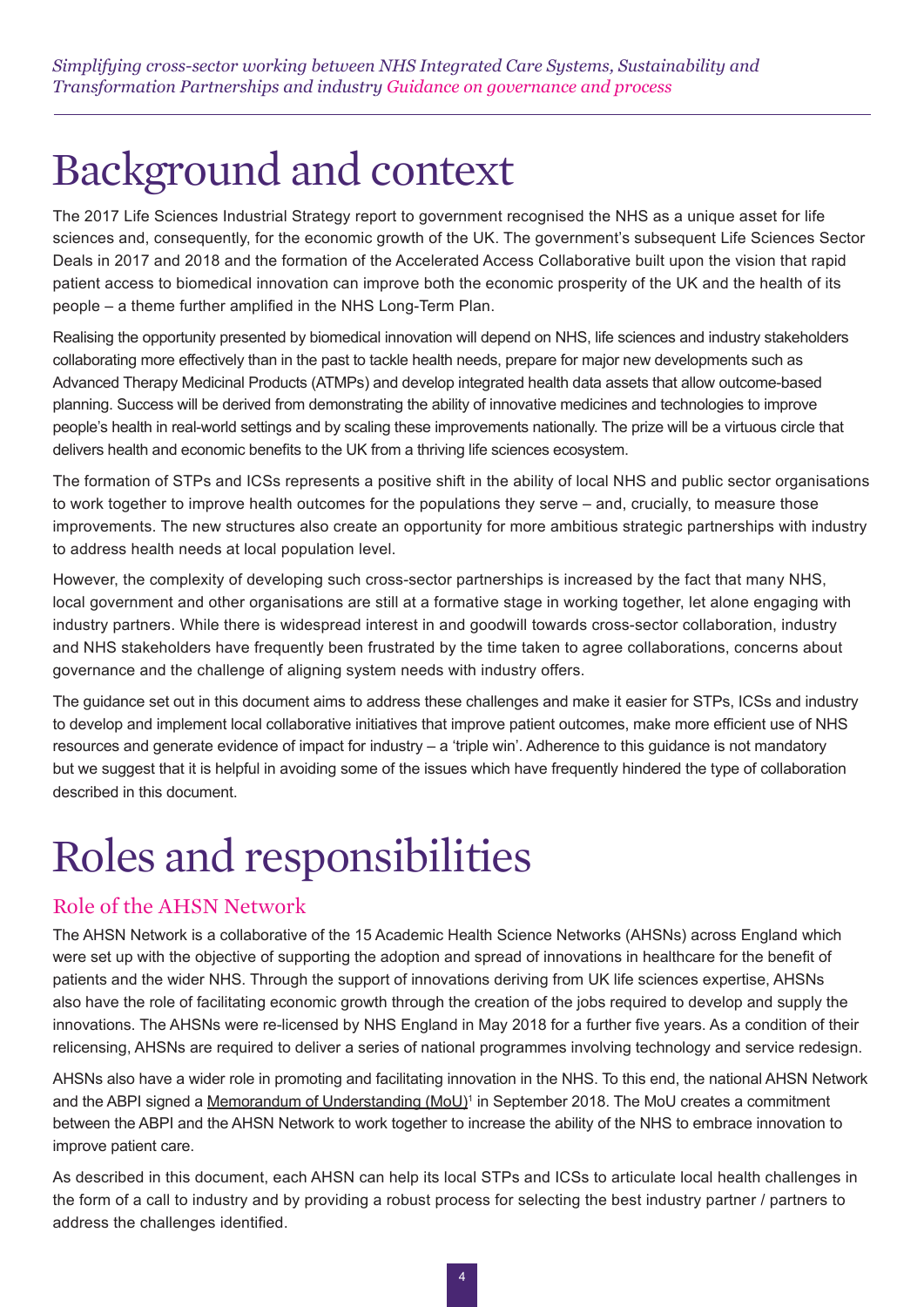#### Role of the ABPI

The Association of the British Pharmaceutical Industry (ABPI)<sup>2</sup> represents innovative research-based biopharmaceutical companies, large, medium and small, leading an exciting new era of biosciences in the UK. We represent companies which supply more than 80 per cent of the value of all branded medicines used by the NHS and which are researching and developing the majority of the current medicines pipeline, ensuring that the UK remains at the forefront of helping patients prevent and overcome diseases.

The ABPI fully supports the goal of the NHS Long-term Plan to 'create a service fit for the future', able to embrace innovation, improve the health, wellbeing and longevity of the population and provide world-class standards of care. We are working closely with NHS England and with NHS organisations across the country to maximise the broad contribution that our industry can make towards achieving this goal through developing ambitious cross-sector collaborations, helping to develop an innovation-ready NHS and helping to build UK health data assets.

The ABPI is a co-signatory to the 2018 MoU with the AHSN Network and works alongside the AHSNs to create the conditions where cross-sector collaboration can flourish. The ABPI's Code of Practice<sup>3</sup> governs pharmaceutical industry interactions with stakeholders and we also provide detailed guidance<sup>4</sup> on practical considerations regarding cross-sector working. We represented industry in developing the NHS England Conflicts of Interest<sup>5</sup> guidance, which enables NHS personnel to continue to work innovatively with partners whilst also providing transparency to the taxpayer. On behalf of industry, we also manage the Disclosure UK<sup>6</sup> database, which sets out payments and other benefits in kind made by industry to healthcare professionals and NHS organisations. We do not, however, play any part in advance assessment of individual cross-sector collaborations or in overseeing individual projects while they are active. Decisions to work together rest entirely with individual ICSs / STPs and the company or companies involved.

#### Role of NHS organisations and industry partners

While it is essential for NHS organisations and industry partners to comply with legal and regulatory guidance in working together, compliance alone does not guarantee a successful outcome in collaborative working. Collaborative initiatives may originate from NHS organisations or from individual companies. However, to create the conditions for success, they should address an identified local health need integral to ICS / STP delivery plans. Experience has shown that initiatives that do not meet these criteria are much less likely to succeed. Successful examples of cross-sector working where a local health priority has been addressed with an industry partner are shown in **Appendix 1.** 

NHS organisations can enter cross-sector collaborations with either a single industry partner or a collective of industry partners working together, provided there is a robust and transparent selection process. Working with a single industry partner can reduce complexity and allow the project to deliver outcomes more rapidly.

For complex and lengthy initiatives where multiple industry partners are required, it is helpful that each company has a clearly defined role and that the initiative is divided into phases.

The AHSNs can provide governance and process support for NHS organisations in selecting the most appropriate industry partner or partners, as described overleaf.

2 - https://www.abpi.org.uk

<sup>1 -</sup> https://www.abpi.org.uk/media-centre/news/2018/september/new-partnership-to-accelerate-uptake-of-biomedical-innovations-into-the-nhs

<sup>3 -</sup> http://www.pmcpa.org.uk/thecode/Documents/Code%20of%20Practice%202016%20.pdf

<sup>4 -</sup> http://www.abpi.org.uk/publications/joint-working-with-the-pharma-industry-guide

<sup>5 -</sup> https://www.england.nhs.uk/ourwork/coi/

<sup>6 -</sup> https://www.abpi.org.uk/ethics/ethical-responsibility/disclosure-uk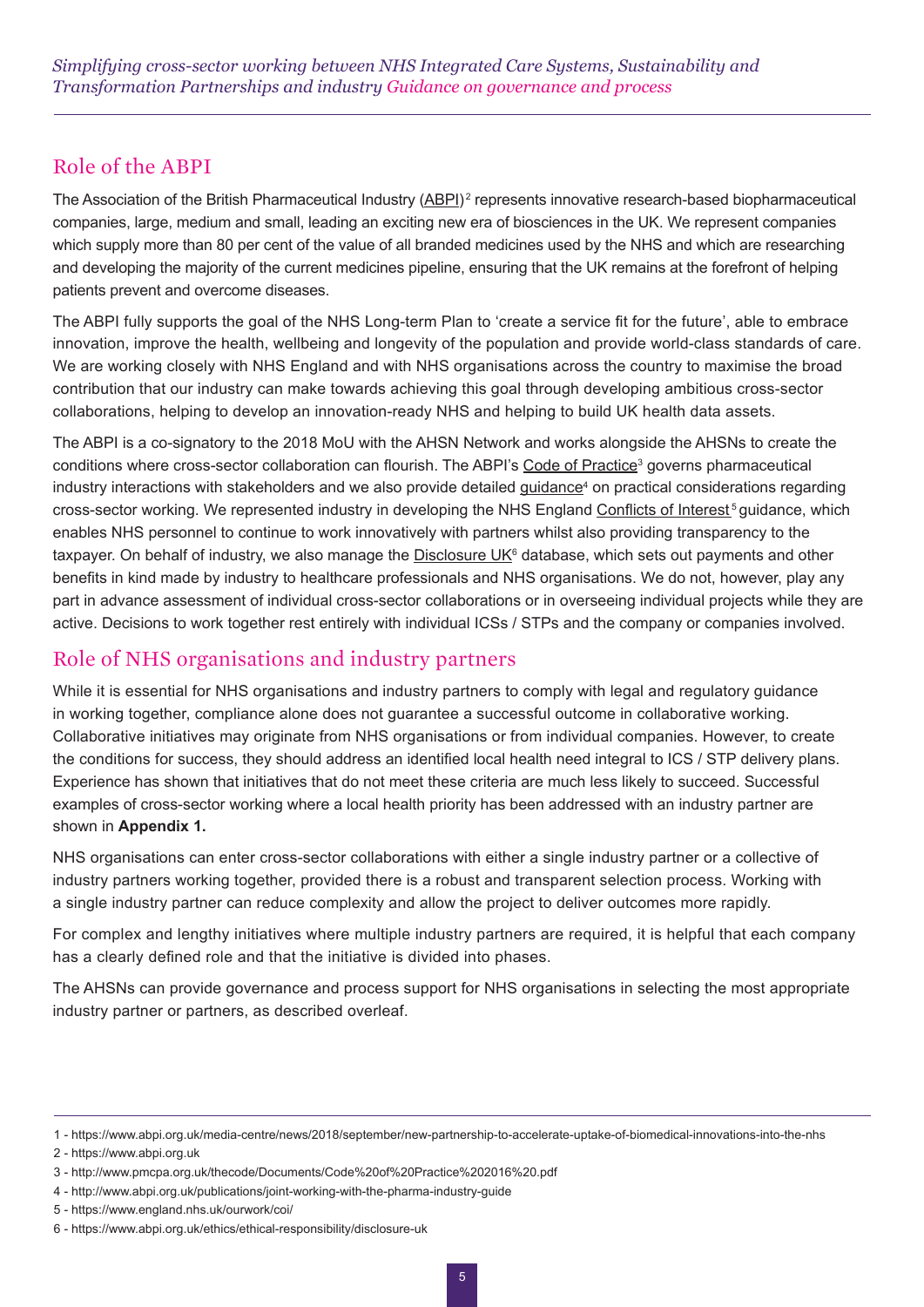# Governance and process framework

### Step 1: Formation of Collaboration Oversight Group

Each STP/ICS should establish a Collaboration Oversight Group (or similar title) with responsibility for:

- identifying local health need challenges that could be addressed through cross-sector collaboration and articulating these through the local AHSN as calls to industry
- considering spontaneous industry proposals deemed of merit by the local AHSN and issuing calls on these via the AHSN to ensure the widest choice of industry partner
- governing all resulting collaborations

Model terms of reference for a Collaboration Oversight Group are set out in **Appendix 2.**

### Step 2: Involving the AHSN Network

The AHSN can help its local NHS organisations by:

- articulating local health challenges in the form of a call to industry and managing responses
- evaluating spontaneous approaches from industry and bringing those with merit to the attention of the Collaboration Oversight Group so that a call to industry can be generated if appropriate
- providing a robust process for selecting the best industry partner/partners
- An example of how this process might work is illustrated below. Depending on the complexity of the challenge and level of interest from industry, it may be possible to combine the first and second stage selection processes:

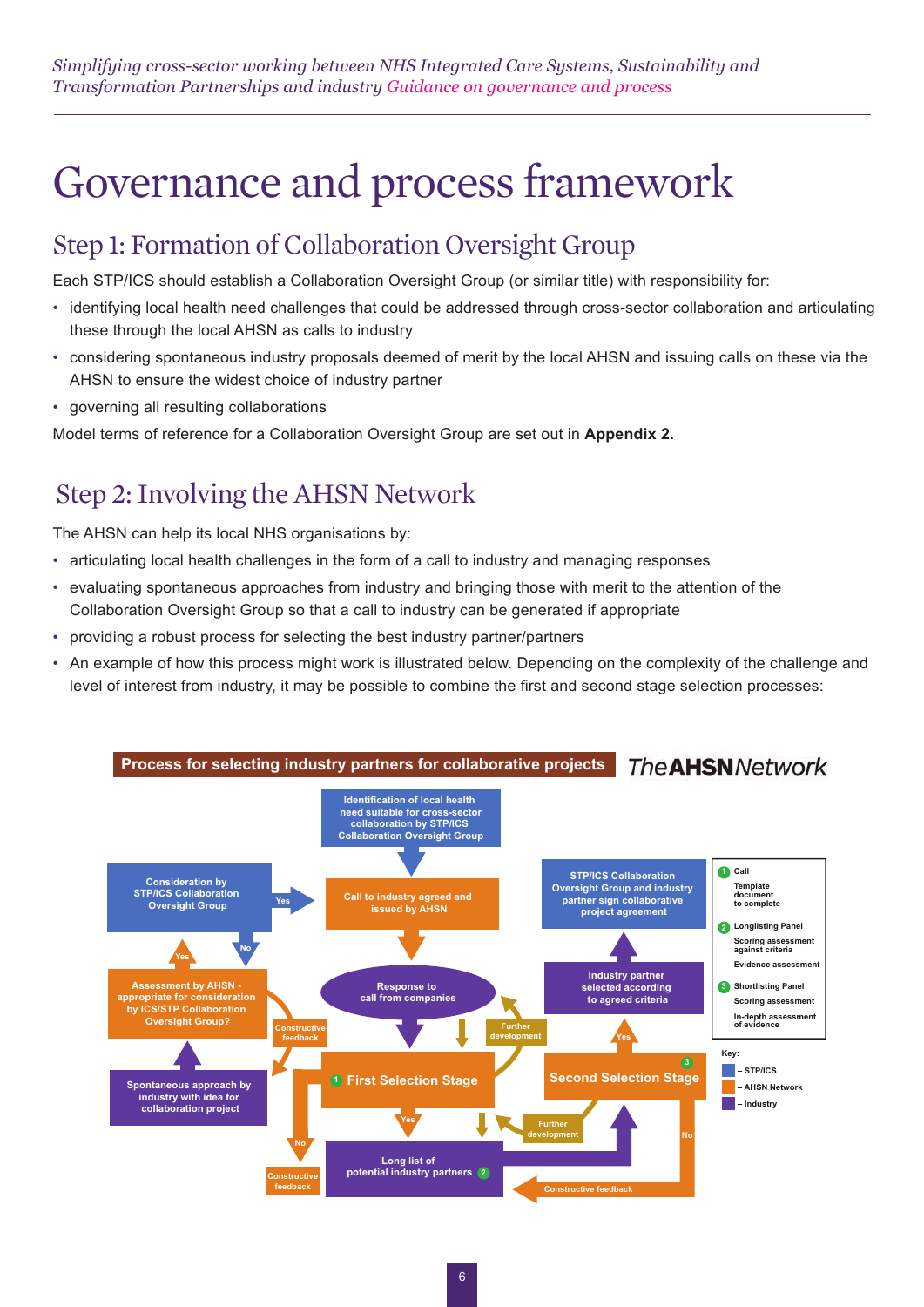### Step 3: Project Governance

Once the industry partner(s) have been selected by the ICP/STP, all parties should complete to the satisfaction of their organisations a project agreement which sets out, at minimum:

- the patient, population or user groups intended to benefit
- the parties to the agreement clinicians, NHS/local authority and industry or third sector partners
- project goals and methodology and the nature of the interventions required
- the measures to be used to assess the patient outcomes or benefits achieved and over what time period
- any legacy improvements for the NHS partners, such as improved systems, better data quality, more skilled workforce
- the nature of the partnership between the NHS/public sector and the industry or third sector partner including any commercial benefits or other incentives to be received by the latter and the assumption or otherwise of any costs or financial liabilties
- the information governance and data security measures to be adopted
- any arrangements thought necessary to avoid the disclosure of commercially confidential information
- any training needs arising for the participating NHS personnel
- any other factors that would need to be addressed prior to wider adoption

All projects should adhere to local NHS/Local Authority organisational policies as well as the relevant industry guidelines and Disclosure UK<sup>7</sup> requirements. A model collaborative project agreement is set out in Appendix 3.

### Step 4: Evaluation

- Exit strategy, sustainability and evaluation of impact should be planned from the outset of the project
- Outcomes should be documented and published by all parties within three months of the project's completion, so that other NHS organisations can learn from and potentially replicate the initiative

<sup>7 -</sup> https://www.abpi.org.uk/ethics/ethical-responsibility/disclosure-uk/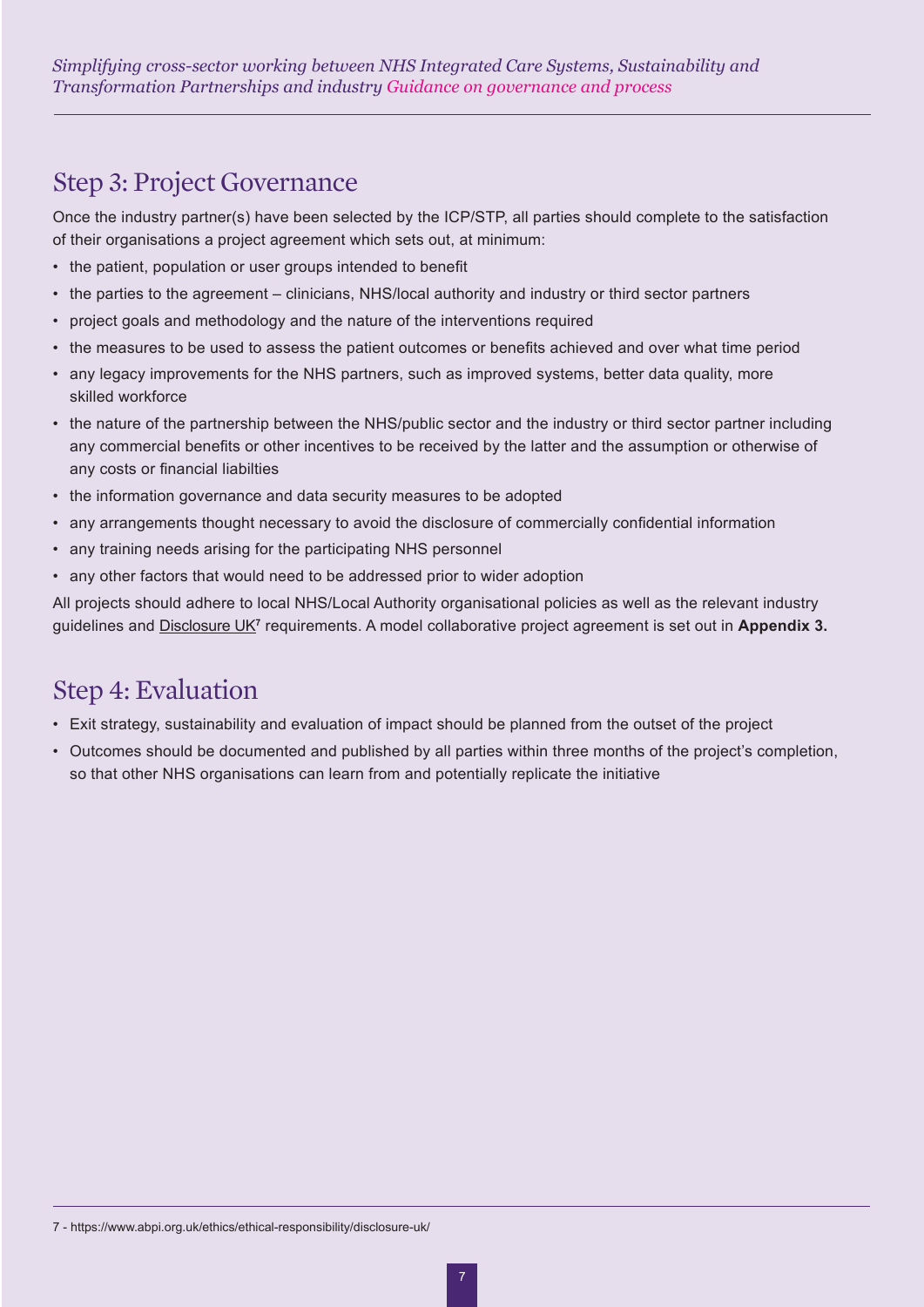# Appendix 1:

#### Successful examples of collaborative projects addressing local health needs

**ABPI / Greater Manchester Partnership** formed in 2017, which has already delivered member collaborations tackling hepatitis C, COPD, atrial fibrillation and psoriasis with four further priorities under development http://www.gmhsc.org.uk/new-partnership-set-to-help-transform-access-to-medicines-for-patients-in-greater-manchester/

**AstraZeneca** and Leeds Teaching Hospitals NHS Trust collaborated on the 'Re-engineering the Post-Myocardial Infarction Medicines Optimisation Pathway' Joint Working project, providing a comprehensive medicines review for patients with cardiovascular disease who have recently suffered a myocardial infarction (MI) to assess if this intervention improved patient outcomes. The project adopted a patient-centred approach and shared-decision making strategies to enable the establishment of true medicines partnership and has been NICE Quality Assured as an example of Shared Learning.

https://www.nice.org.uk/sharedlearning/re-engineering-the-post-myocardial-infarction-medicines-optimisation-pathway

**Bayer's** 'Don't Wait to Anticoagulate' collaboration with West of England AHSN delivered a project aimed at helping prevent strokes amongst patients with AF by optimising medicines management in primary care. 13 strokes have been avoided through joint working reducing the overall burden of care to the NHS and saving significant sums of money. http://www.dontwaittoanticoagulate.com/

**Janssen UK**, Welsh Government, NHS Wales and Myeloma UK have partnered to co-create and implement an All Wales Haematological Malignancy Data Solution, which will capture Real World Evidence for improving patient outcomes and facilitating a value-based healthcare environment.

https://www.janssen.com/uk/collaboration/joint-working-declarations

**MSD** worked with Aylesbury Vale and Chiltern CCGs to improve the quality of their diabetes service, by looking at innovative ways to address population health challenges and to standardise the approach across all the practices involved. The programme aimed to better support patients to manage their diabetes by having a greater understanding of their condition and the treatment options available to them, thus supporting self-care leading to improved management and quality of life.

https://www.msd-uk.com/partnerships/joint-working.xhtml

**Novartis** and Chelsea and Westminster Hospital NHS Foundation Trust collaboration in heart failure (HF) aims to improve detection and treatment of HF in primary and secondary care as well as educate patients on how to manage their condition at home. The expected outcome of the project is optimisation of care for HF patients irrespective of setting of care.

https://www.novartis.co.uk/partnerships/partnering-with-the-nhs/joint-working

**Pfizer Vaccines** are working with Pharmacy London and NHS England to increase public awareness and boost adolescent uptake of meningococcal ACWY commissioned services.

http://www.nellpc.org.uk/wp-content/uploads/2017/08/Briefing-Pfizer-Details4-Prom-materials-andOrderingNimenrix-.pdf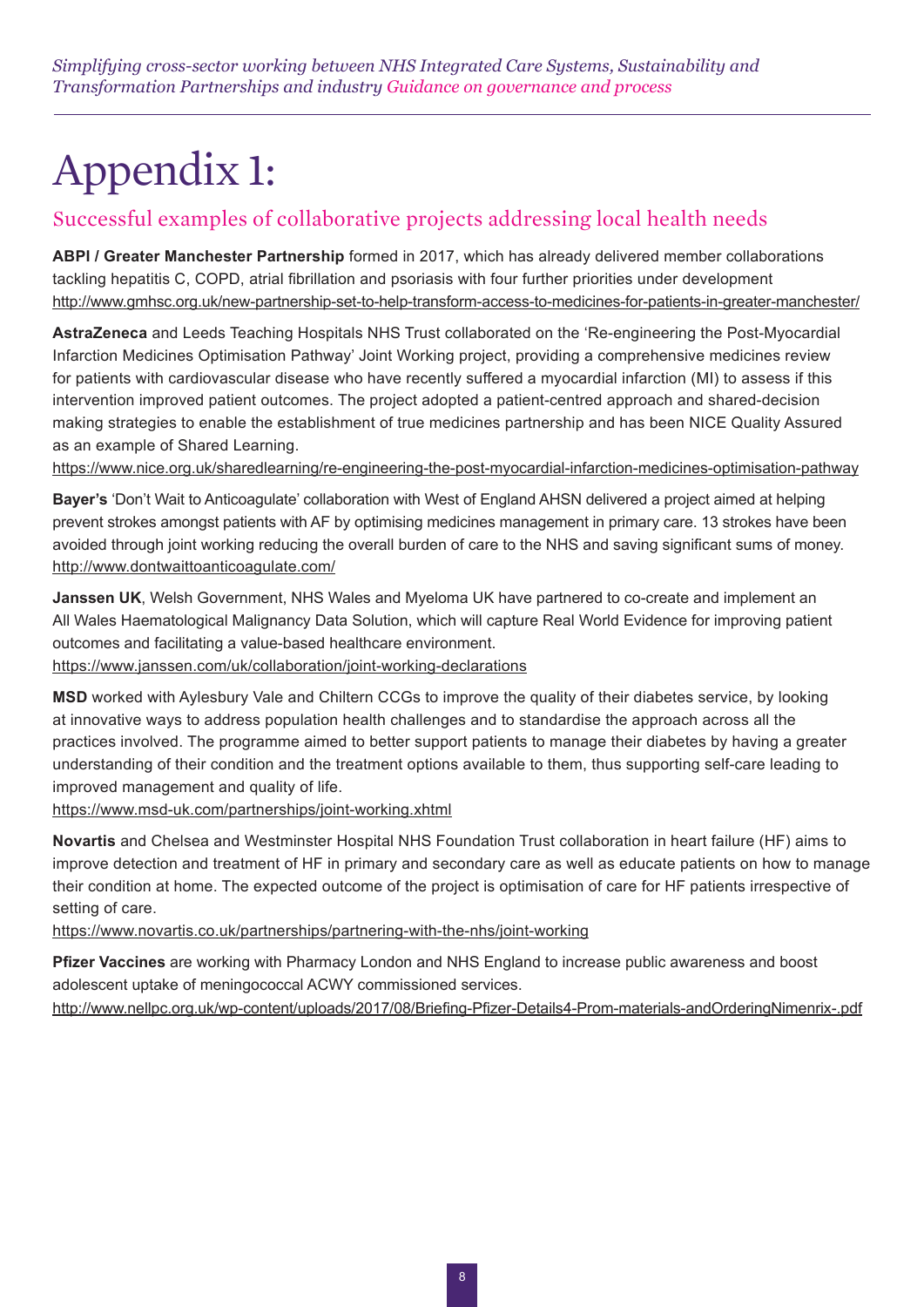# Appendix 2:

#### Collaboration Oversight Group Model Terms of Reference

Set out below are the type of governance matters that would normally be included in a Terms of Reference document when a new group is established. Any newly formed Group may wish to include governance matters which are not set out below, in accordance with the relevant local context in which the Group is being established.

- **1. The Purpose or Role of the Group** *Details to be included here:*
	- A general description of the role/purpose of the group
	- The aims and responsibilities of the group
	- Accountability of the group
- **2. Membership of the Group** – *Details to be included here:* 
	- The current members of the group
	- The type of role/function that will be able to join the group and the process for joining the group
	- Length of membership period, process for extension and termination of membership
	- Chair and deputy chair

#### **3. Responsibilities** - *Details to be included here:*

- The responsibilities of the different members of the Group, extending to their organisational interest within the Group
- Whether there will be an annual review (or another period) of the work of the Group and if so, how will this be carried out and by whom
- Set out who will chair the Group, how the Chairperson will be elected and length of tenure
- Who will lead on establishing and maintaining Terms of Reference

#### **4. Ways of Working** – *Details to be included here:*

- When and how often Group meetings will take place
- The process for organizing meetings
- The values and principles of the group
- Whether Group members can join meetings by phone, or only on a face to face basis
- Who will be responsible for the agenda of the meeting, the circulation of meeting papers (if any) and arranging the dates for submission of meeting papers prior to circulation
- The minimum number of attendees that must be present before a meeting is a valid meeting
- Who will take minutes of the meeting and the process for approving minutes
- Where documents produced by the Group will be stored (both hard copy and soft copy)
- Whether decisions will be taken by a vote and a simple majority of those attending the meeting, or in another way. Does the chairperson have the final vote on any matter?
- When these terms of reference will be updated.

#### **5. Confidentiality**

Set out the need to protect confidential information and the practical methods to be taken to protect confidential information generated by the work of the Group.

#### **6. Remuneration**

Set out whether members of the group will receive any additional remuneration and if so, how this will be calculated and who has responsibility for this decision. Also set out whether members of the Group will be paid expenses (such as travel expenses) incurred in the course of serving the Group.

#### **7. Transparency and Conflicts of Interest**

Set out whether the minutes of meetings will be published, and where publication will take place. Include the process by which any conflicts of interests by members should be documented and where this register will be kept.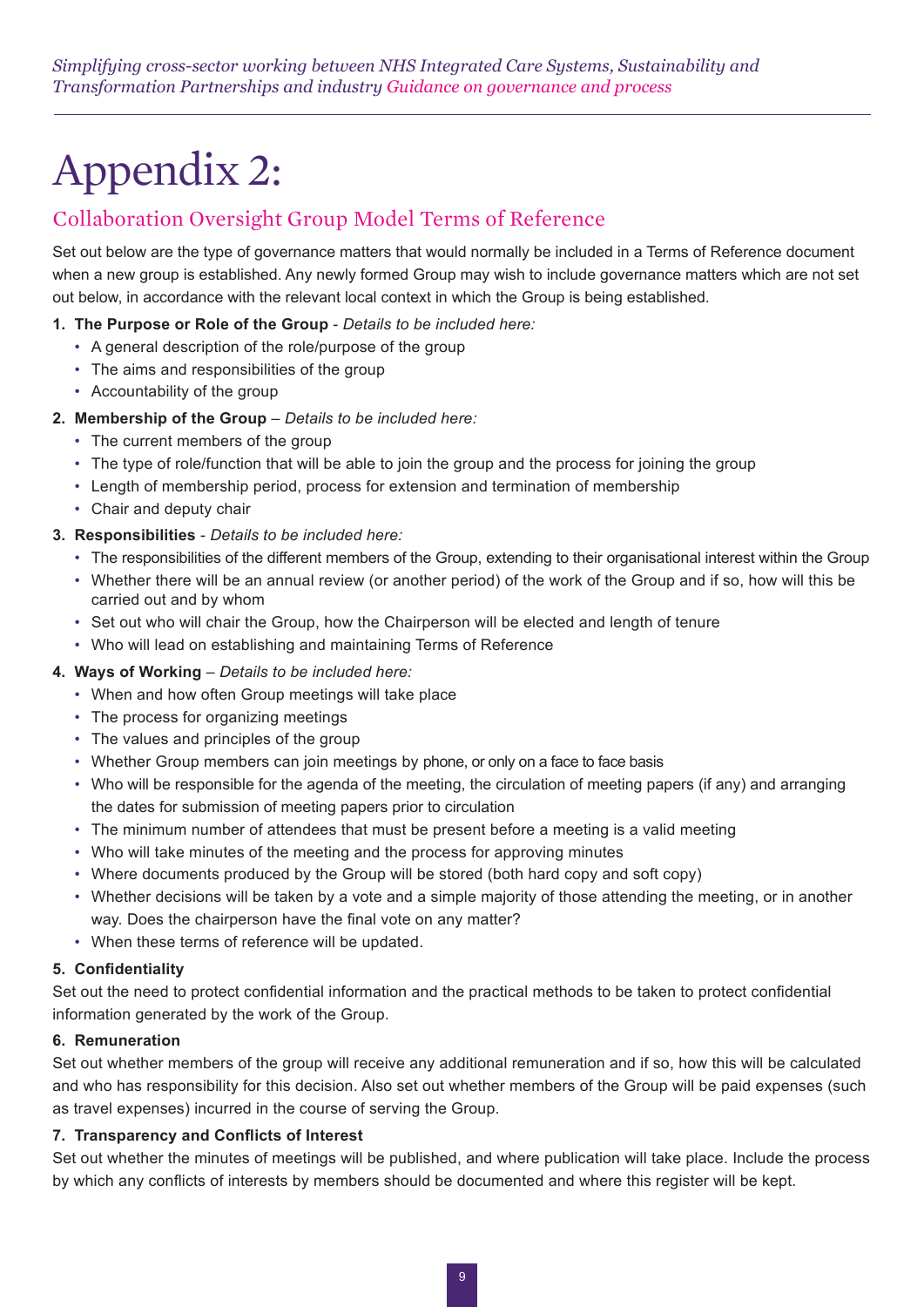*Simplifying cross-sector working between NHS Integrated Care Systems, Sustainability and Transformation Partnerships and industry Guidance on governance and process* 

## Appendix 3:

### Model collaborative project agreement

#### Collaborative project agreement between

#### [NHS organisation] and

### [Industry Partner]

#### Date

| <b>Summary</b>        | Summary of project                                                                                                                                                                                                                          |
|-----------------------|---------------------------------------------------------------------------------------------------------------------------------------------------------------------------------------------------------------------------------------------|
| 1. Goals              | To include legacy benefits and potential for scalability                                                                                                                                                                                    |
| 2. Duration           | To include milestones and detail on phases (if appropriate)                                                                                                                                                                                 |
| 3. Intended benefits  | Specify intended benefits to 1. patients 2. NHS and 3. industry partner                                                                                                                                                                     |
| 4. Methodology        | To include measurement of progress and results                                                                                                                                                                                              |
| 5. Cost               | Include liability and value of contribution in kind (if appropriate)<br>Include training needs for NHS personnel (if required)                                                                                                              |
| 6. Governance process | Append Terms of Reference of governing body (eg collaboration advisory and<br>oversight group)<br>Include information governance measures, data security measures and measures to<br>avoid disclosure of commercially sensitive information |
| 7. Success criteria   | Identify factors critical to the success of the initiative                                                                                                                                                                                  |
| 8. Evaluation plan    | Identify how the project will be measured and the resources that will be allocated to<br>evaluation and publication of outcomes                                                                                                             |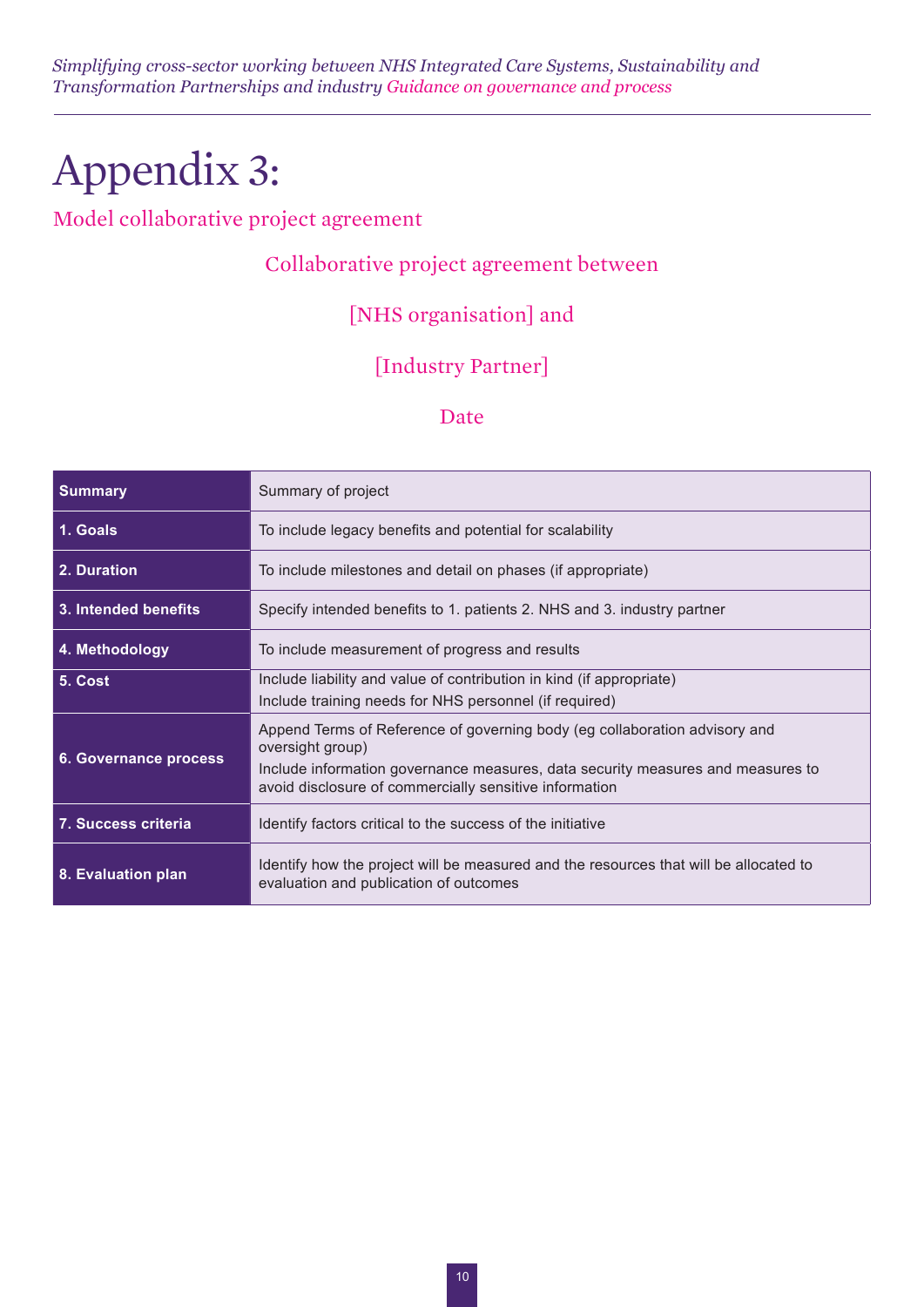*Simplifying cross-sector working between NHS Integrated Care Systems, Sustainability and Transformation Partnerships and industry Guidance on governance and process* 

## **Contact:**

### To contact the AHSN Network, email info@ahsnnetwork.com

If you have a question specifically relating to the one of the 15 AHSNs, please contact them directly using the details below:

**Eastern** E: enquiries@eahsn.org T: 01223 661 500

#### **East Midlands**

E: emahsn@nottingham.ac.uk T: 0115 823 1300

#### **Health Innovation Network**

E: hin.southlondon@nhs.net T: 0207 188 9805

#### **Health Innovation Manchester**

E: info@healthinnovationmanchester.com T: 0161 509 3840

#### **Imperial College Health Partners**

E: ea@imperialcollegehealthpartners.com T: 0207 960 6241

#### **Innovation Agency**

E: info@innovationagencynwc.nhs.uk T: 0177 252 0250

#### **Kent, Surrey and Sussex**

E: enquiries@kssahsn.net T: 0300 303 8660

### **North East and North Cumbria**

E: enquiries@ahsn-nenc.org.uk T: 0191 208 1326

#### **Oxford**

E: info@oxfordahsn.org T: 01865 784944

#### **South West**

E: info@swahsn.com T: 0139 224 7903

#### **UCLPartners**

E: contact@uclpartners.com T: 0207 679 6633

#### **Wessex**

E: enquiries@wessexahsn.net T: 0238 202 0840

#### **West Midlands**

E: info@wmahsn.org T: 0121 371 8061

#### **West of England**

E: contactus@weahsn.net T: 0117 900 2604

#### **Yorkshire and Humber**

E: info@yhahsn.com T: 0192 466 4506

## **The AHSN Network**